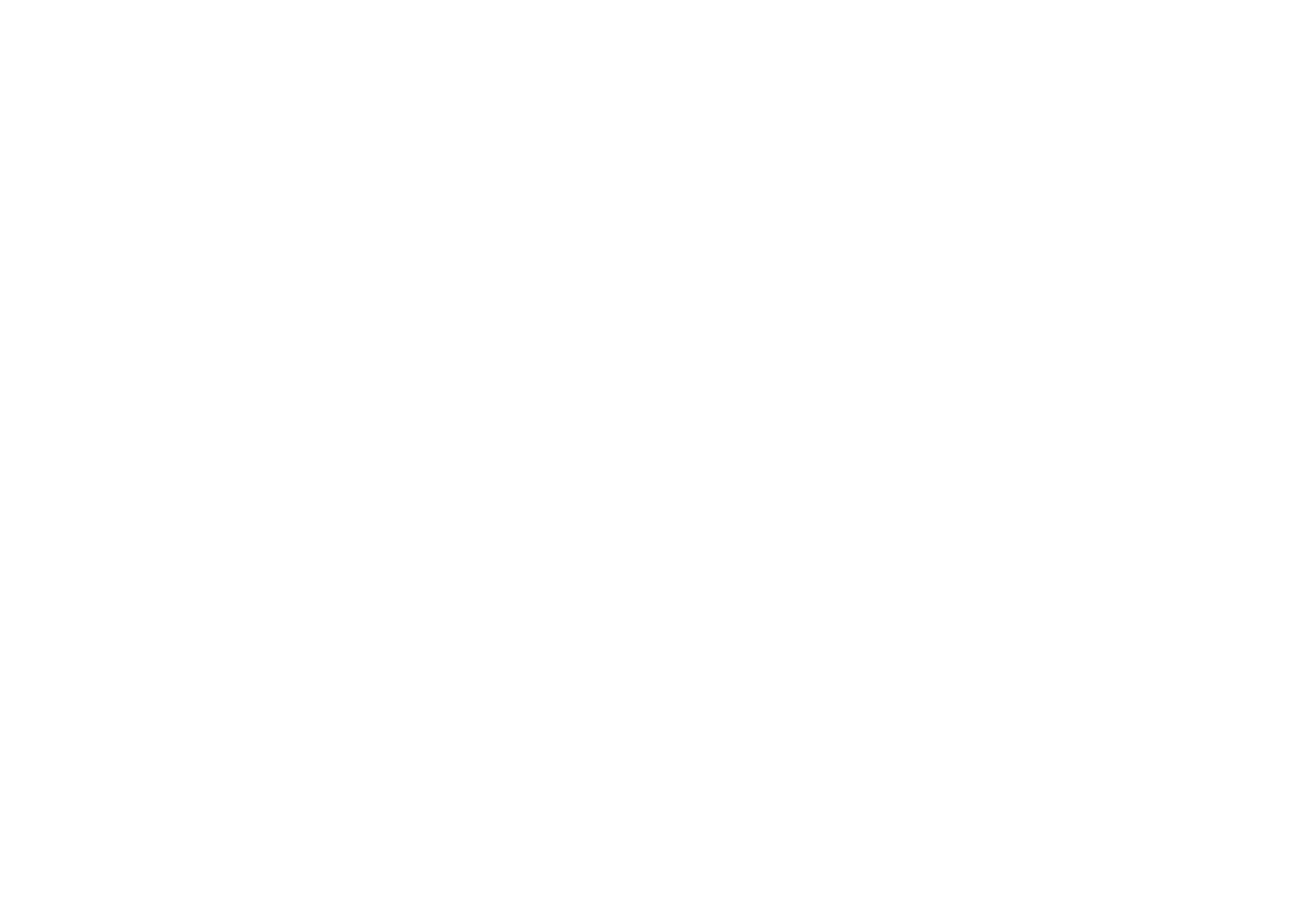# **English**

## **Writing**

This humorous adventure is seen through the eyes of twelve year old Liam Digby a 'gifted and talented' child whose physical appearance ages him beyond his years. Follow Liam and his friend, Florida Kirby on this humorous, action packed adventure exploring the ups and downs of being a parent and the consequences of a 'little white lie'.

Overall learning aims of this teaching sequence.

- To enjoy exciting stories with memorable characters
- To consider how particular situations make individuals behave as they do
- To explore dilemmas, empathising with characters
- To build an imaginative picture of a fantasy world, based on real life experiences

**SPaG** We will be learning

- To recognise and write expanded noun phrases
- To use commas for clauses
- To understand the different types of tenses

We will continue to work on spelling rules. We will learn to spell the words using the year 5 spelling list.

#### Reading

As **enthusiastic** readers we will be using a variety of text types to learn the following comprehension skills: Vocabulary, retrieval, summary, inference, prediction, compare, contrast,

comment, question and author choice.

#### **Science** Space

As inquisitive scientists we are learning all about earth and space

By the end of this unit, we will be able to

Describe the Sun, Earth and Moon as spherical.

Name the planets in the solar system independently.

Distinguish between heliocentric and geocentric ideas of planetary movement.

Explain that day and night is due to rotation of the Earth.

Support the idea that different places on Earth experience night and day at different times with evidence.

Report and present findings from enquiries.

Explain how the Moon moves relative to the Earth

## **Maths**

As **enquiring** mathematicians, we are learning to…

#### **Division**

- Divide 4 digits by 1 digit
	- Divide with remainders **Fractions**

#### Understand equivalent fractions

- Convert improper fractions to mixed numbers and vice versa
- Compare and order fractions less than one and greater than one
- Add and subtract fractions with the same denominators and different denominators
- Adding and subtracting mixed numbers
- Finding fractions of amounts

## Perimeter and Area

- apply our knowledge of measuring and finding perimeter to find the unknown side lengths
- find the perimeter of shapes with and without grids.
- calculate area of compound shapes